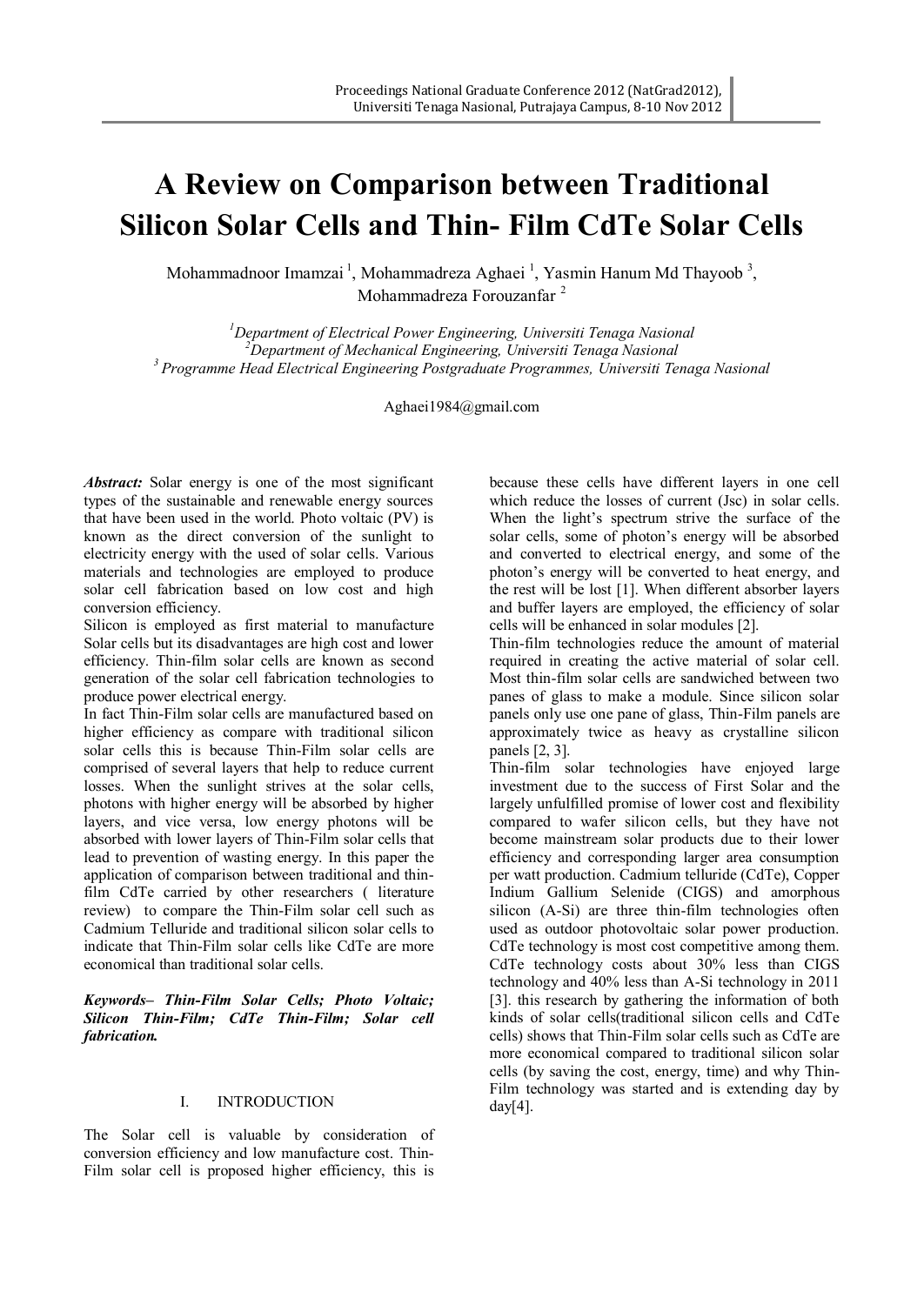### II. THIN-FILM APPROACHES

Large numbers of materials exhibit the photovoltaic effect and can be used for the solar cells production; however, useful solar cell needs to satisfy some requirement as the following:

- a) High cell conversion efficiency
- b) The material should be inexpensive and available and non-toxic.
- c) The cell production method should be low cost, fast and simple
- d) The cells performance should be stable for long period of time around 20 years

Virtually, over 80 percent of today commercial PV modules are made of silicon. Other than silicon semiconductors materials like CdTe, CIGS, and etc, have been investigated for use in thin-Film cells [5]. CIGS shows considerable promise for higher efficiency and CdTe solar cell are promising for low cost production. Among the different PV technologies, thinfilm is the most potential for low cost and high efficiency or commercially viable PV cells [6].

The main advantage of Thin-Film solar cell is their promise of lower cost, since less energy are required for processing and relatively lower cost for the materials are required and large scale production is feasible [7].

The research activities have shifted gradually towards thin- film solar cell compound semiconductors, which have great potential to attain high efficiency and high stability as compare to a-Si Solar cells [7].

Many easier methods of deposition have been used to produce poly crystalline CdTe layers. These methods are electrode position, close–spaced sublimation, sputtering, screen printing and spraying. The parameters that are used to characterize the solar cell output are open circuit voltage (Voc), short circuit current (Jsc), fill factor (FF), which ideally FF can be expressed with Voc. Energy gap also is a major factor of determining the electrical conductivity of a solid. In graphs of the electronic band structure of solids, the band gap generally refers to the energy difference (in electron volts) between the top of the valence band and the bottom of the conduction band in insulators and semiconductors.

This is equivalent to the energy required to free an outer shell electron from its orbit about the nucleus to become a mobile charge carrier, able to move freely within the solid material. the optimum Energy gap (Eg) for maximum output of solar cells is between 1.3-1.6 eV, CdTe solar cells have Eg=1.45eV which is suitable Eg for optimum cell's output. The criteria of choice for best materials of PV cells:

a) Value of Eg and the nature of the band to band transitions

- b) The value of the photo carrier's life time as a fraction of doping and defects
- c) The ability of material to be fabricated economically in large areas the ability to form efficient collecting structure
- d) Ability of the cell to work eventually under concentrated radiation [8].

## III. TRADITIONAL SILICON SOLAR CELLS

Traditional solar cells are made from silicon, and are currently the most efficient solar cells available for residential use and account for around more than 80 percent of all the solar panels sold around the world. Generally silicon based solar cells are more efficient and longer lasting than non silicon based cells. However, they are more at risk to lose some of their efficiency at higher temperatures (hot sunny days), than thin-film solar cells [7].

There are currently four types of silicon based cells that are used for the production of solar panels for residential usage. The types are based on the type of silicon used, specifically:

## A. Monocrystalline Silicon Cells

The oldest solar cell technology and still the most popular and efficient are solar cells made from thin wafers of silicon. These are called monocrystalline solar cells because the cells are sliced from large single crystals that have been painstakingly grown under carefully controlled conditions. Typically, the cells are a few inches across, and a number of cells are laid out in a grid to create a panel. Relative to the other types of cells, they have higher efficiency (up to 24.2%), meaning you will obtain more electricity from a given area of panel. This is useful if you only have a limited area for mounting your panels, or want to keep the installation small for aesthetic reasons. However, growing large crystals of pure silicon is a difficult and very energy-intensive process, so the production costs for this type of panel have historically been the highest of all the solar panel types [3].

Production methods have improved though, and prices for raw silicon as well as to build panels from monocrystalline solar cells have fallen a great deal over the years, partly driven by competition as other types of panel have been produced. Another issue to keep in mind about panels made from monocrystalline silicon cells is that they lose their efficiency as the temperature increases about 25˚C, so they need to be installed in such a way as to permit the air to circulate over and under the panels to improve their efficiency [3].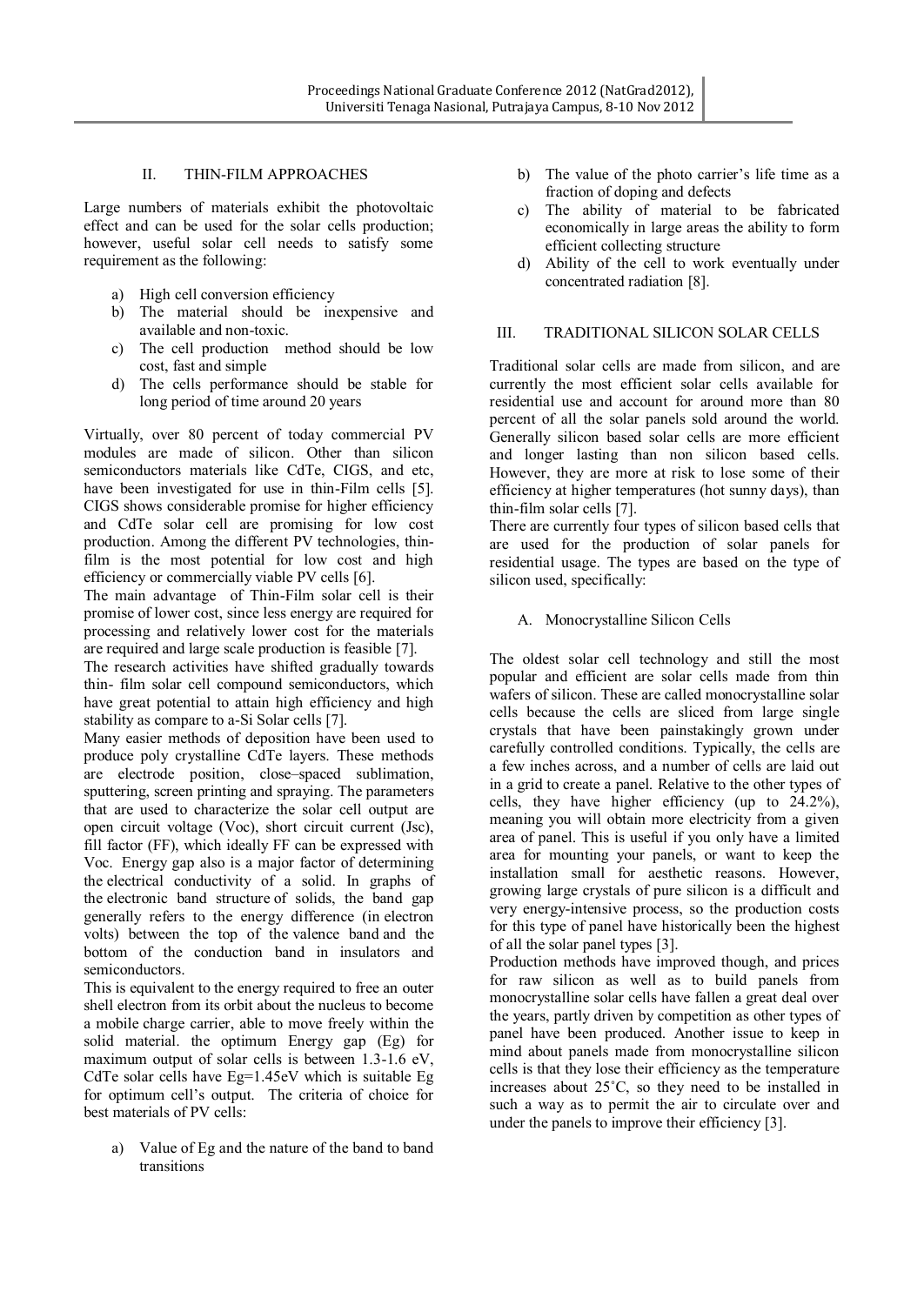## B. Polycrstalline Silicon Cells

It is cheaper to produce silicon wafers in molds from multiple silicon crystals rather than from a single crystal as the conditions for growth do not need to be as tightly controlled. In this form, a number of interlocking silicon crystals grows together. Panels based on these cells are cheaper per unit area than monocrystalline panels - but they are also slightly less efficient (up to 19.3%).

## C. Amorphous Silicon Cells

Most solar cells used in calculators and many small electronic devices are made from amorphous silicon cells. Instead of growing silicon crystals as is done in making the two previous types of solar cells, silicon is deposited in a very thin layer on to a backing substrate such as metal, glass or even plastic. Sometimes several layers of silicon, doped in slightly different ways to respond to different wavelengths of light, are laid on top of one another to improve the efficiency. The production methods are complex, but less energy intensive than crystalline panels, and prices have been coming down as panels are mass-produced using this process. One advantage of using very thin layers of silicon is that the panels can be made flexible. The disadvantage of amorphous panels is that they are much less efficient per unit area (up to 10%) and are generally not suitable for roof installations you would typically need nearly double the panel area for the same power output, having said that, for a given power rating, they do perform better at low light levels than crystalline panels [3].

## D. Hybrid Silicon Cells

One recent trend in the industry is the emergence of hybrid silicon cells and several companies are now exploring ways of combining different materials to make solar cells with better efficiency, longer life, and at reduced costs. Recently, Sanyo introduced a hybrid HIT cell whereby a layer of amorphous silicon is deposited on top of single crystal wafers. The result is an efficient solar cell that performs well in terms of indirect light and is much less likely to lose efficiency as the temperature climbs [3].

#### IV. CdTe THIN-FILM

Various materials and technologies are used to produce solar cell fabrication based on low cost and high efficiency. One of these solar cells is CdTe solar cell. Thin-Film CdTe based PV cells are one of the most promising candidates for low cost PV energy conversion because of the possibility of higher efficiency with reduced materials, reliable and stable cell operation. CdTe solar cells have some advantages. First of all the CdTe based solar cells are produced from polycrystalline materials and glass. Secondly the layer of CdTe solar cells can be deposited using different low cost techniques. Thirdly CdTe has direct optimum band gap (1.45ev) with high absorption coefficient over 5x10power15 per centimeter. This means all the potential photons with energy greater than the band gap can be absorbed within a few micrometer of CdTe absorber layer. Hence, this makes the cost of material for based CdTe solar cells relatively very low which the objective of PV cell researcher which is using less material by making the cells thinner. By choosing the baseline CdTe solar cells with supersaturate structure, we can modify the baseline case to increase the efficiency and reduce the cost. The baseline case efficiency has been recorded around 15% which is low and has higher cost compared to thinner CdTe solar cells. The way which we can modify the baseline cases are:

 a) Reducing the thickness of the front contact by inserting suitable buffer layer which reduces the cost. The buffer layer increases the morphology of the window layer and reduce the leakage current due to pinholes, Buffer layer such as ZNO [9].

 b) Choice of suitable window layer with high energy gap and reducing its thickness which increase the blue region response of the cells and reduces the surface recombination current in the window layer.

 c) Inserting suitable back surface field layer which reduces the back surface recombination and reduce the barrier height of holes. This subsequently increases the Voc and Jsc and efficiency.BSF such as ZnTe, Sb2Te3, As2Te3.

 d) Increasing the doping and minority carrier life time of absorber layer which increase the Voc and FF.

The maximum theoretical efficiency of CdS/CdTe cell at standard solar spectrum is about 29% but with above improvements practical devices with higher efficiency around 19% is feasible [10]. The some result which has been obtained by using 1D AMPS software is [11]:

#### ITO/ZNO/CDS/CdTe/ZnTe/ni

| $V_0c=97$                  |                                           |  | $\text{Jsc}=25.66$ FF= 81 EFF=20.00%    |
|----------------------------|-------------------------------------------|--|-----------------------------------------|
| ITO/ZnO/CdS/CdTe/Sb2Te3/Mo |                                           |  |                                         |
|                            | $Voc=97$ $Jsc=25.04$ $FF=.76$ $EFF=18.59$ |  |                                         |
| ITO/ZnO/CdS/CdTe/As2Te3/Al |                                           |  |                                         |
|                            |                                           |  | $Voc=93$ $Jsc=25.87$ $FF=82$ $EF=19.90$ |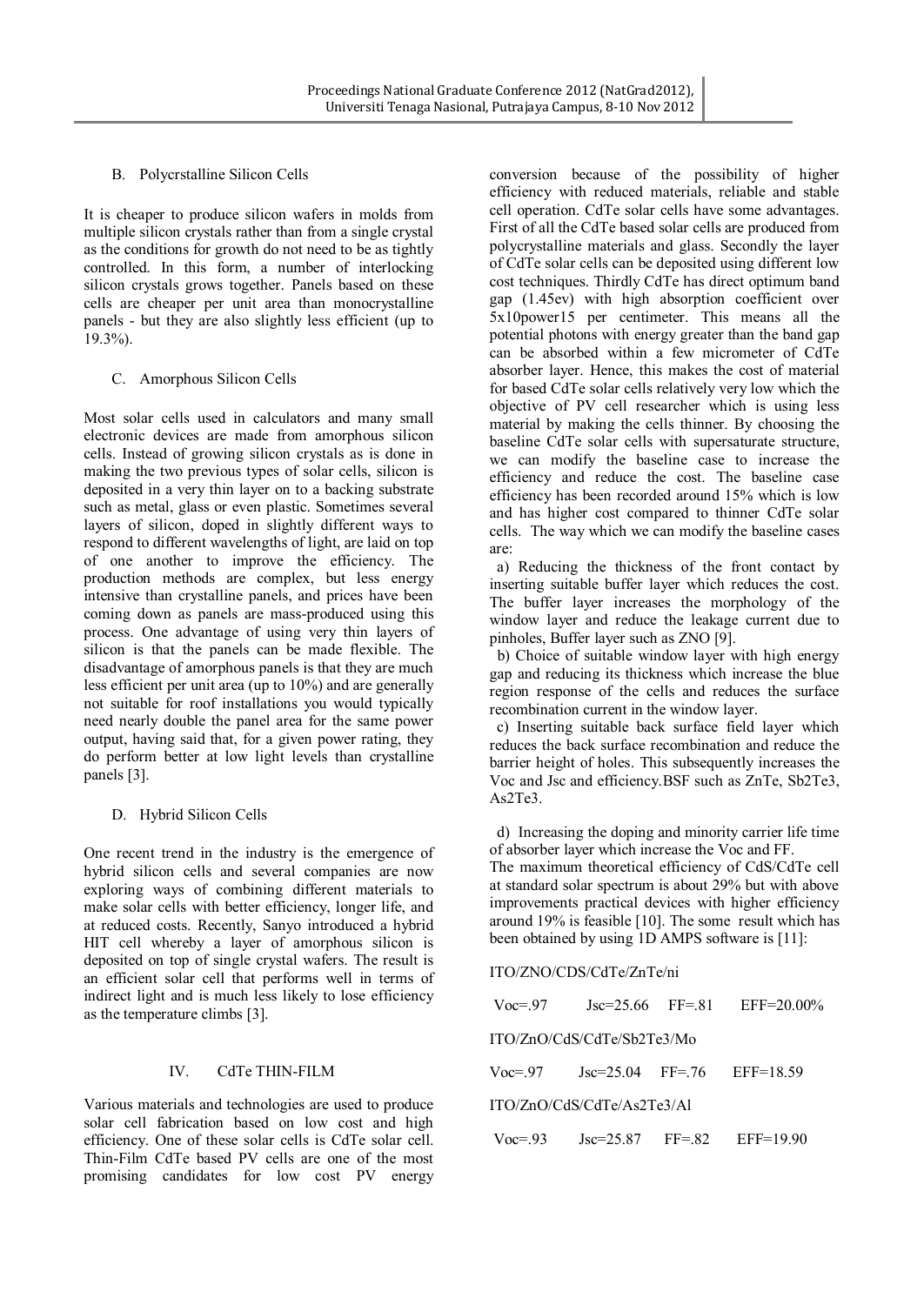### V. COMPARISON

Silicon cells are non toxic and is abundant compared to CdTe cells. As we know the optimum band gap for a layer to have optimum Jsc and Voc is between 1.4-1.6 eV but energy gap of silicon solar cells are 1.1ev which is lower than CdTe Thin-Film (1.45). First generation solar cells accounted for 80% of commercial production compared to Thin-Film solar cells (second generation solar cells), though the market share of these solar cells are declining [3]. The advantages of Thin-Film solar cells are the following:

- a) Lower manufacturing costs
- b) Lower cost per watt can be achieved
- c) Reduced mass
- d) Less support is needed when placing panels on rooftops
- e) Allows fitting panels on light or flexible materials, even textiles.

The current Disadvantages of Thin-Film solar cells are the following:

- a) Typically, the efficiencies of thin-film solar cells are lower compared with silicon (waferbased) solar cells
- b) Increased toxicity Advantages of traditional silicon cells are the following:
- c) Broad spectral absorption range High carrier motilities

Disadvantages of traditional silicon are the following:

- a) Requires expensive manufacturing technologies
- b) Growing and sawing of ingots is a highly energy intensive process
- c) Fairly easy for an electron generated in another molecule to hit a hole left behind in a previous photo excitation.
- d) Much of the energy of higher energy photons, at the blue and violet end of the spectrum, is wasted as heat

#### VI. CONCLUSION

One of the more significant findings to emerge from this study is that new generation of solar cells can be guaranteed as future energy in the world and based on the energy and cost efficiency. So second generation of solar cells provided many advantages rather than traditional solar cells (silicon solar cells) .the second major finding was that the evaluation of solar cells are

based on low cost and high conversion efficiency of the cells. Traditional Silicon cells have a quite high efficiency compared to CdTe Thin-Film cells, but very pure silicon is needed, and due to the energy-requiring process, the price is high compared to the power output. By making ultra thin CdTe solar cell, we decrease the required material, required energy, required time and cost of the CdTe solar cells and subsequently increasing the efficiency. Hence the second generation solar cells (Thin-Film solar cells) such as CdTe solar cells are preferred to be used which the cost of the cells are not very high compared to output power. The objective of this research is to show that Thin-Film solar cells like CdTe are more economical to be used in solar cells compared to traditional silicon solar cells.

#### ACKNOWLEDGEMENT

I would like to thank Asso.Prof. Dr. Nowshad Amin his guidance in this current paper. In particular, Dr.Y.H. Md Thayoob's recommendations and suggestions have been invaluable for the project and this conference paper.

#### **REFERENCE**

- [1] M. A. Green, "Third generation photovoltaics: solar cells for 2020 and beyond," Physica E: Low-dimensional Systems and Nanostructures, vol. 14, pp. 65-70, 2002.
- [2] G. Conibeer, M. Green, R. Corkish, Y. Cho, E. C. Cho, C. W. Jiang, T. Fangsuwannarak, E. Pink, Y. Huang, and T. Puzzer, "Silicon nanostructures for third generation photovoltaic solar cells," Thin Solid Films, vol. 511, pp. 654-662, 2006.
- [3] H. Keppner, J. Meier, P. Torres, D. Fischer, and A. Shah, "Microcrystalline silicon and micromorph tandem solar cells," Applied Physics A: Materials Science & Processing, vol. 69, pp. 169-177, 1999.
- [4] X. Wu, "High-efficiency polycrystalline CdTe thin-film solar cells," Solar Energy, vol. 77, pp. 803-814, 2004.
- [5] W. Mariam and S. Husni, "Influence of Malaysian Climate on the Efficiency of Polycrystalline Solar Cells," 2006, pp. 54-57.
- [6] C. T. Sah, K. A. Yamakawa, and R. Lutwack, "Effect of thickness on silicon solar cell efficiency," Electron Devices, IEEE Transactions on, vol. 29, pp. 903-908, 1982.
- [7] J. Meier, J. Spitznagel, U. Kroll, C. Bucher, S. Fay, T. Moriarty, and A. Shah, "Potential of amorphous and microcrystalline silicon solar cells," Thin Solid Films, vol. 451, pp. 518-524, 2004.
- [8] B. Rech, T. Repmann, M. Van den Donker, M. Berginski, T. Kilper, J. H $\tilde{A}^{1}/_{4}$ pkes, S. Calnan, H. Stiebig, and S. Wieder, "Challenges in microcrystalline silicon based solar cell technology," Thin Solid Films, vol. 511, pp. 548-555, 2006.
- [9] D. Bonnet, "The CdTe thin film solar cell-an overview," International Journal of Solar Energy, vol. 12, pp. 1-14, 1992.
- [10] J. Britt and C. Ferekides, "Thin-film CdS/CdTe solar cell with 15.8% efficiency," Applied Physics Letters, vol. 62, pp. 2851-2852, 1993.